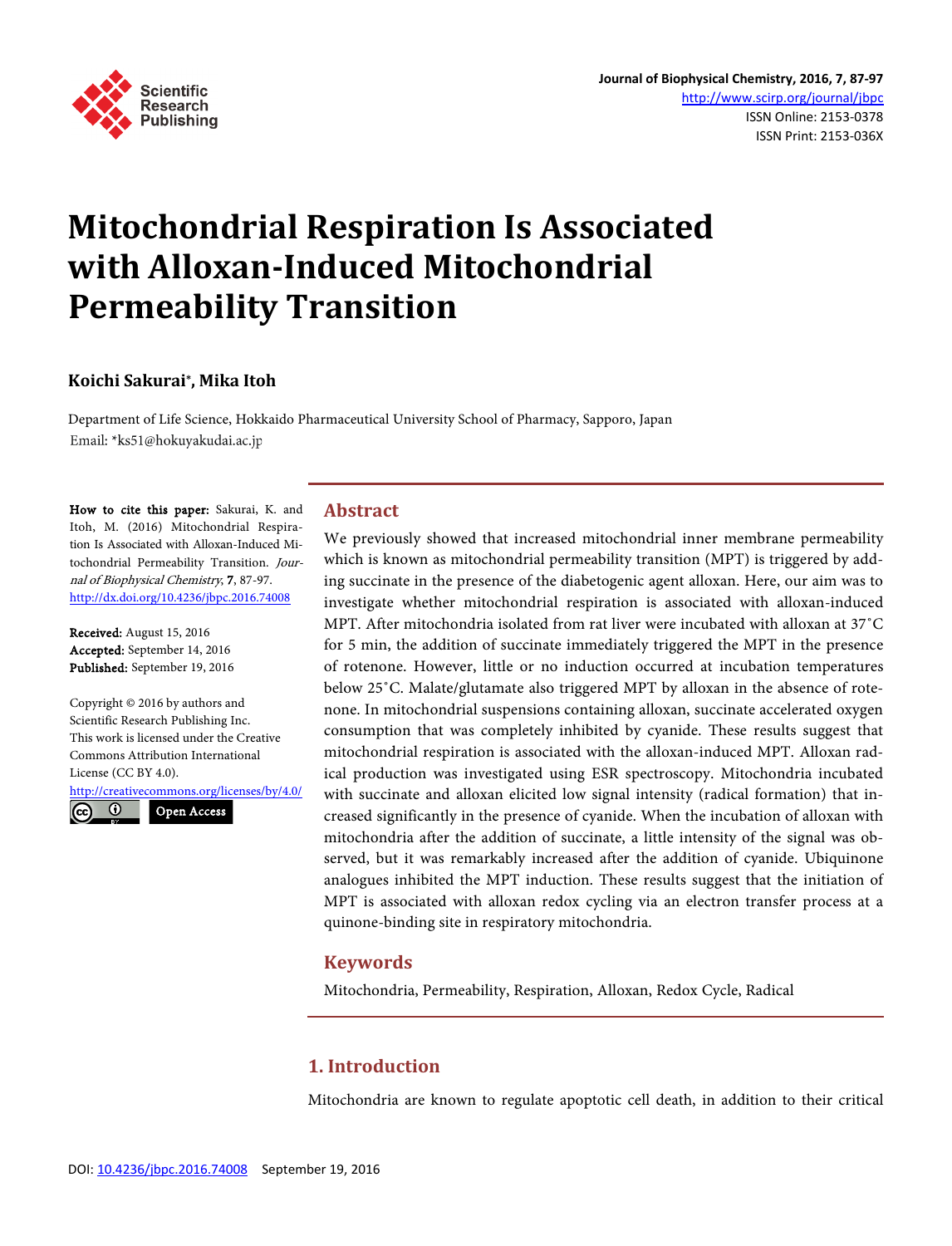function in energy metabolism. Loss of mitochondrial integrity is a causative event, leading to apoptosis in cells after oxidative stress,  $Ca<sup>2+</sup>$  toxicity and ischemia/reperfusion, thus supporting the idea that mitochondrial permeability transition (MPT) lead to the initiation of programmed cell death, apoptosis [\[1\]](#page-8-0)[-\[3\].](#page-8-1) This MPT is thought to implicate in cellular  $Ca^{2+}$  homeostasis, import of protein into mitochondria, and thermal regulation in mammalian mitochondria. An assortment of agents can induce the MPT due to the opening of a large pore that allows components with a molecular mass of 1.5 kDa or lower to diffuse across the inner membrane  $[4]-[7]$ . The quinoidal compound alloxan has diabetogenic action. In previous reports we demonstrated that alloxan induced apoptotic death in INS-1 cells (a rat pancreatic β-cell line) and that the coincident mitochondrial damage is linked to apoptosis  $[8]$ , and that alloxan induces MPT that requires mitochondrial energization, oxidation of protein thiols, and matrix ATP to promote energized uptake of  $Ca^{2+}$  [\[9\].](#page-9-2) Several studies have demonstrated theinvolvement of mitochondrial events such as activation of mitochondrial-derived factors and the decrease in mitochondrial transmembrane potential in apoptosis [\[10\]](#page-9-3) [\[11\].](#page-9-4) Ubiquinone is a respiratory chain component buried within the inner membrane where it accepts two electrons from complexes I or II. The reduced adduct, termed ubiquinol, then donates electrons to complex III. While ubiquinone and its analogs can regulate MPT [\[12\]](#page-9-5) [\[13\],](#page-9-6) the role of mitochondrial respiration in the induction of MPT is not clear.

Several researchers have demonstrated that the diabetogenic action of alloxan is initiated by the generation of reactive oxygen species (ROS)  $[9]$  [\[14\]-](#page-9-7)[\[16\],](#page-9-8) althoughthe detailed molecular mechanism of alloxan-mediated cytotoxicity is not yet clearly understood. The initial step for ROS generation is mostly mediated by the mitochondrial electron transfer system [\[17\].](#page-9-9) Alloxan is a mild oxidant that is easily reduced to alloxan radical by GSH or ascorbate [\[18\]](#page-10-0) [\[19\].](#page-10-1) MPT can be induced by a diverse range of stimuli, including prooxidants, ganglioside GD3, fatty acids, quinone compounds and thiol oxidants [\[10\]](#page-9-3) [\[12\]](#page-9-5) [\[20\]](#page-10-2) [\[21\].](#page-10-3) Here, we showed that mitochondrial respiration is associated with alloxan-induced MPT triggered by succinate, and that MPT should be associated with redox cycling of alloxan via an electron transfer process occurring at a quinone binding site in respiratory mitochondria.

# **2. Materials and Methods**

## **2.1. Materials**

Alloxan and sodium succinate were purchased from Wako Pure Chemical Industries Ltd., Osaka, Japan. SOD (from bovine erythrocytes) and catalase (from bovine liver, thymol free) were from Sigma Co., St. Louis, MO. Other chemicals were of analytical grade from commercial supplies.

#### **2.2. Measurement of MPT**

Liver mitochondria were prepared daily from male Wistar-strain rats weighing ~200 g that were fasted overnight as described previously [\[22\].](#page-10-4) All rats were treated in accor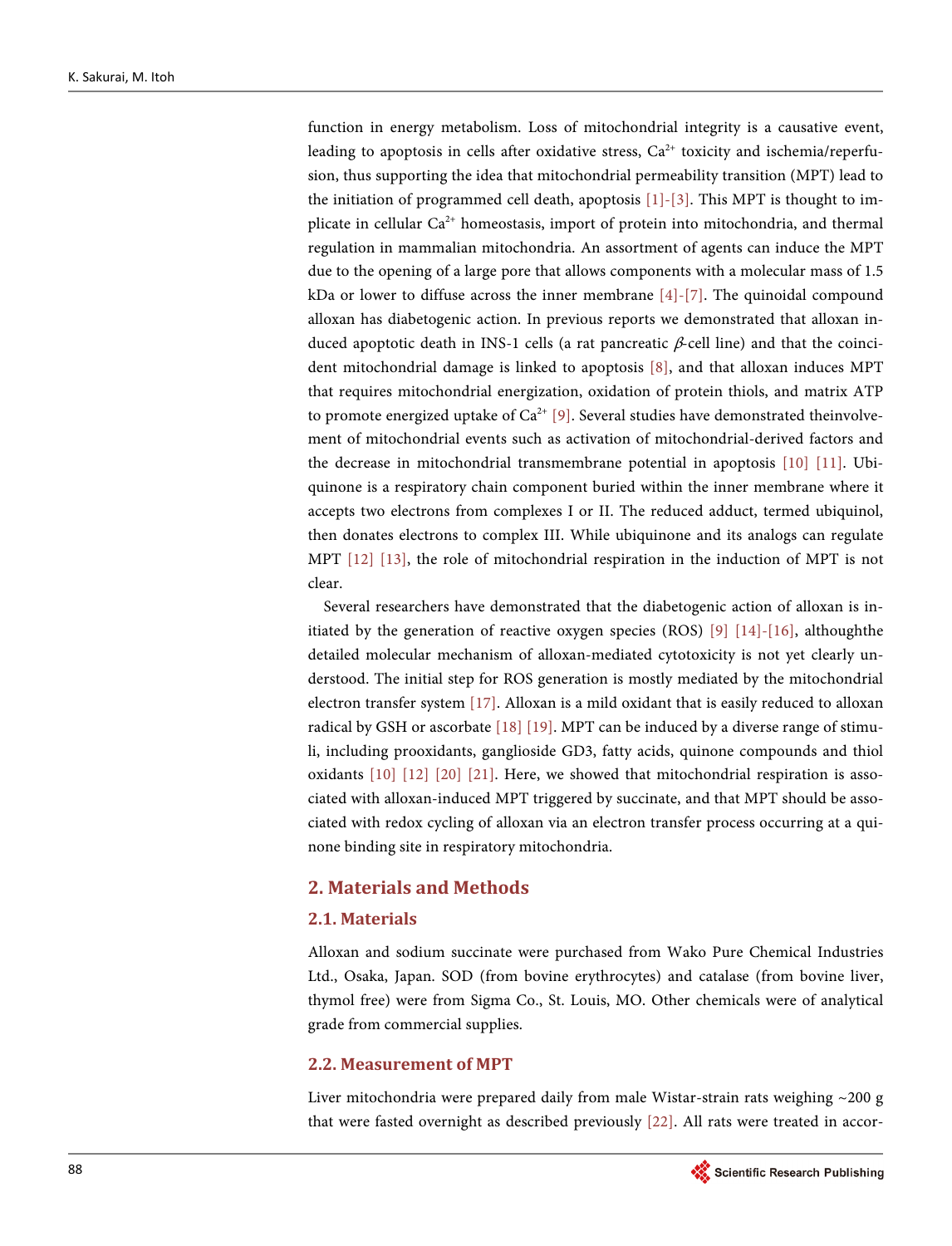dance with the guidelines of Hokkaido College of pharmacy for the treatment of animals. To determine the integrity of mitochondria, State 3 respiration and State 4 respiration were measured by the method of Chance and Williams [\[23\].](#page-10-5) The averaged respiratory control ratio (State 3/State 4) of control mitochondria was  $5.5 \pm 0.2$  for succinate as the substrate, suggesting the integrity of mitochondria. The standard experimental conditions for MPT were as follows: mitochondria (1 mg/ml of protein) were equilibrated at 37˚C for 5 min in a total volume of 3 ml of Chelex 100 resin-treated medium containing 10 mM Tris-HCl pH 7.4, 0.25 M sucrose, and 0.1 μM rotenone. The MPT was triggered by adding 5 mM succinate to this suspension. The permeability transition of mitochondria resulting from permeation of sucrose into the mitochondrial matrix was measured by recording the decrease in absorbance at 540 nm. Various inhibitors were included at the beginning of the preincubation period before adding alloxan.

#### **2.3. Measurement of Oxygen Consumption**

Oxygen consumption was measured by polarography at 37˚C using a Clark-type oxygen electrode (YSI model 5300, Yellow Springs Instrument Co., Inc., Yellow Springs, OH). Mitochondria (1 mg/ml of protein) were suspended in the buffer above containing 0.1 μM rotenone at 37˚C in the presence or absence of 1.0 mM alloxan. The reaction was triggered by the addition of 5.0 mM succinate.

#### **2.4. Measurement of Radical Species**

ESR spectra were obtained using a JEOL model JES RE1X (Tokyo, Japan). The standard incubation mixtures were the same as those for MPT studies. Spectrometer settings for the alloxan radical were as follows: Magnetic field, 3365G; microwave power, 5.0 mW; modulation frequency, 9.450 GHz; field modulation width, 0.20 G; time constant, 0.3 s and 2.5 G/min scan speed. After the incubation at 37˚C for the indicated times, samples were rapidly aspirated into the aqueous flat cell and the ESR spectra were recorded.

#### **2.5. Statistical Analysis**

Data are expressed as means  $\pm$  S.E. and were statistically analyzed using the Student's t test for paired data.  $p < 0.05$  was considered statistically significant.

#### **3. Results**

#### **3.1. Electron Transfer System Involved in MPT**

We previously reported that alloxan promotes enhanced ATP production in mitochondria in the presence of succinate [\[9\].](#page-9-2) We therefore carried out additional studies to evaluate whether mitochondrial respiratory function is associated with alloxan-induced MPT in isolated rat liver mitochondria. Mitochondria were preincubated with alloxan at 37˚C for 5 min in the presence or absence of rotenone, and MPT was then triggered by adding succinate or malate/glutamate, respectively (Figure  $1(a)$ ). Addition of either malate/glutamate  $(<0.3 \, \text{m}$ M/0.3 mM) in the absence of rotenone or succinate  $(<0.5 \, \text{m}$ mM) in the presence of rotenone clearly promoted MPT in a dose-dependent manner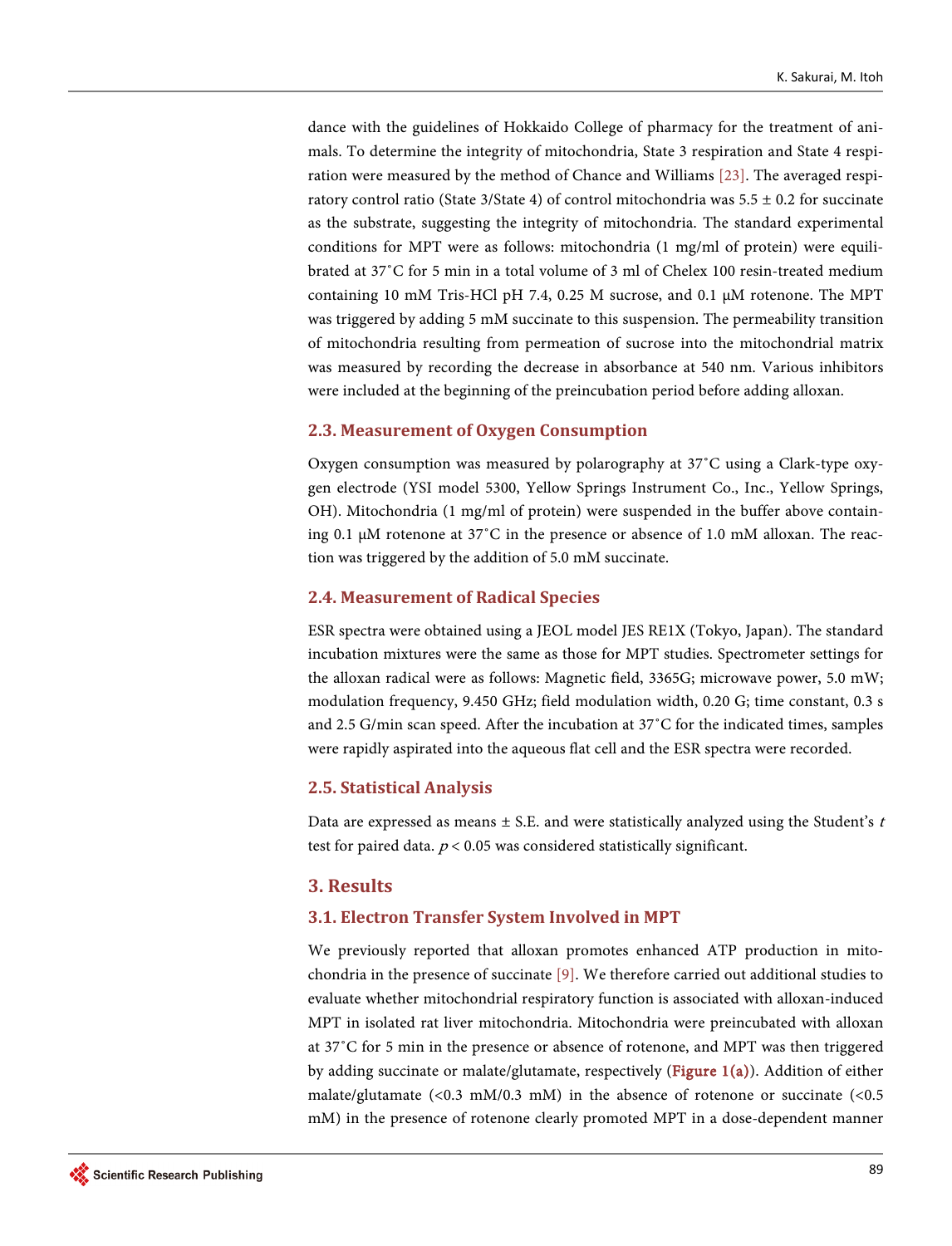<span id="page-3-0"></span>

Figure 1. Alloxan-induced MPT triggered by the addition of respiratory substrates. (a) After mitochondria were preincubated with 1 mM alloxan for 5 min at 37˚C, MPT was triggered by adding respiratory substrates: 1, alloxan; 2, 0.5 mM malate/0.5 mM glutamate or 5 mM succinate; 3, 1 + 0.5 mM malate/0.5 mM glutamate; and 4, 1 + 5 mM succinate. Closed and open arrows indicate the addition of alloxan and respiratory substrates, respectively. Typical results of one experiment are shown, and similar results were obtained with at least three different preparations of mitochondria; (b) after preincubation with 1 mM alloxan for 5 min, MPT was triggered by adding various concentrations of malate/glutamate (closed circles) or succinate (open circles). Data are expressed as an average of triplicate experiments  $\pm$  S.E. (error bars).

[\(Figure 1\(b\)\)](#page-3-0). [Figure 2](#page-4-0) shows the effect of incubation temperature on alloxan-induced MPT triggered by succinate. MPT was clearly observed at incubation temperatures above 25°C with the maximum rate being achieved at  $\sim$ 37°C. However, a decline of MPT was observed at 45˚C. MPT was not observed with either respiratory substrate in mitochondria preincubated without alloxan. These results indicate that respiratory substrates are necessary for the initiation of alloxan-induced MPT.

To confirm the involvement of mitochondrial respiration in the induction of MPT, oxygen consumption was measured in mitochondria treated with alloxan and/or succinate which is substrate involved in donating electrons to complex II. The rate of mitochondrial oxygen consumption increased slightly upon addition of alloxan [\(Figure 3\)](#page-4-1). Remarkably, the addition of succinate also elicited increased oxygen consumption. KCN almost completely inhibited the increase in oxygen consumption, so did NaN<sub>3</sub>. In the presence of rotenone, the oxygen consumption by addition of succinate as respiratory substrate was strongly inhibited by the complex II inhibitor, thenoyltrifluoroacetone, and the complex III inhibitor, antimycin A (data not shown). These results suggest that the oxygen consumption resulted from mitochondrial respiration. Addition of succinate to mitochondria prior to alloxan caused rapid onset of oxygen consumption, and subsequent addition of alloxan resulted in a slight decrease in the consumption rate. Interestingly, KCN scarcely inhibited consumption under these circumstances. These results suggest that mitochondrial respiration is associated with MPT induction in mitochondria preincubated with alloxan.

#### **3.2. Genertiopn of Alloxan Radical**

Alloxan has a quinone-like structure that is easily converted to the alloxan radical by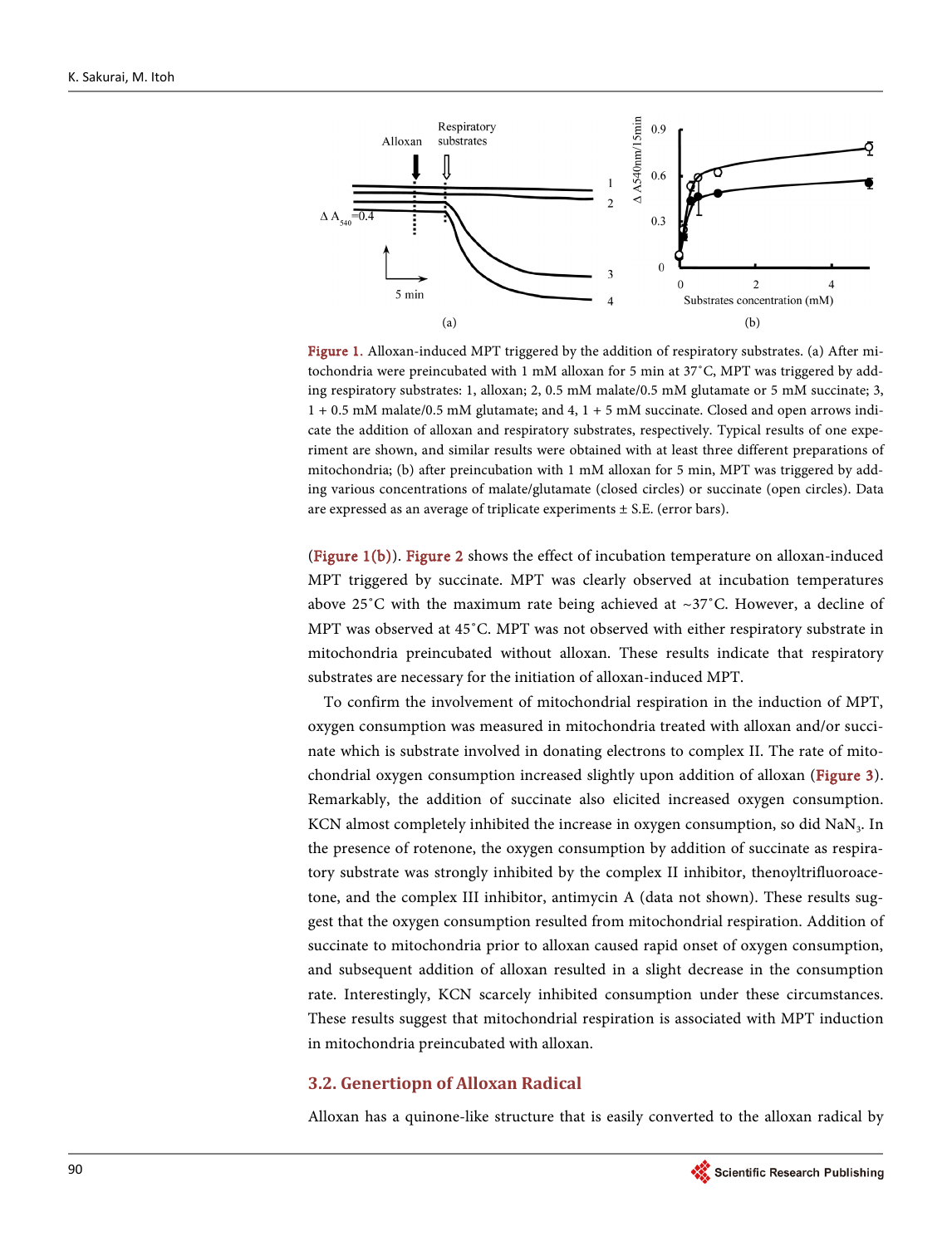<span id="page-4-0"></span>

<span id="page-4-1"></span>Figure 2. Effect of incubation temperature on alloxan-induced MPT. Before adding alloxan, mitochondria (1 mg/ml of protein) were equilibrated for 5 min in a total volume of 3 ml of medium consisting of 10 mM of Tris-HCl, 0.25 M sucrose, and 0.1 μM rotenone at the indicated temperatures. Other conditions were as described in Materials and Methods. Each value is the mean ± S.E. of triplicate experiments.



Figure 3. Effect of alloxan on the respiration in mitochondria incubated with succinate. Alloxan (1 mM) was added to the mitochondrial suspension (1 mg/ml of protein) before (a) or after (b) adding 5 mM succinate. Each value in parentheses represents the mean  $\pm$  S.E. of triplicate experiments. Typical results of one experiment are shown, and similar results were obtained in three other independent experiments using three different preparations of mitochondria.

univalent reduction [\[18\]](#page-10-0) [\[19\].](#page-10-1) To investigate whether the redox state of alloxan induced by the respiration has been implicated in the initiation of the MPT, the generation of alloxan radical in mitochondria was determined using ESR spectroscopy [\(Figure 4\)](#page-5-0). After the addition of succinate, no ESR spectrum could be clearly detected in mitochondria preincubated with alloxan (spectrum 1). The addition of KCN resulted in an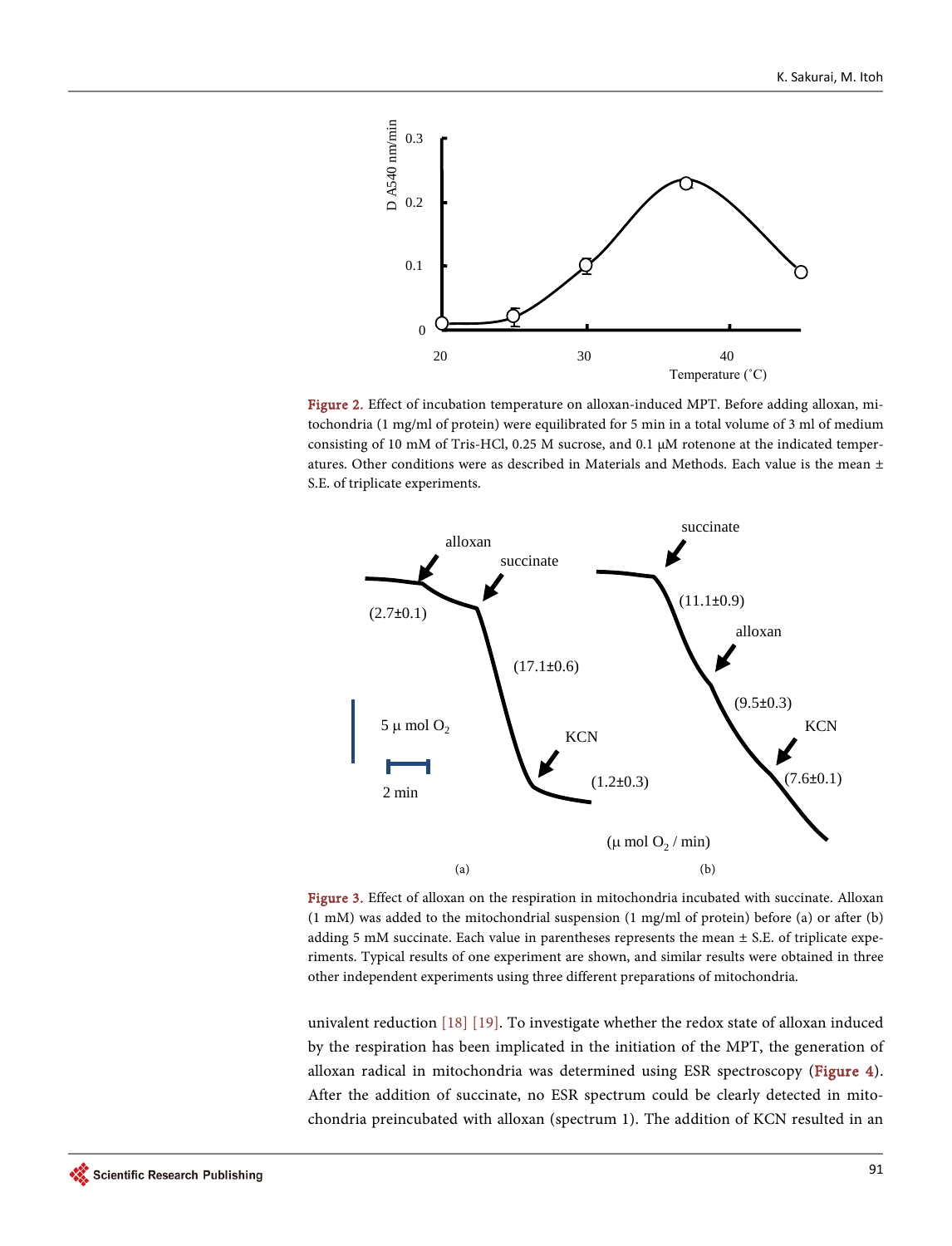<span id="page-5-0"></span>0.1 mT Alloxan + Succinate Why, Alloxan + succinate + KCN $KCN +$  alloxan + succinate Simulated ESR spectrum of alloxan radical

Figure 4. Generation of the alloxan radical in mitochondria. The reaction mixture consisted of mitochondria (1 mg/ml of protein), 1 mM alloxan and 5 mM succinate with or without 0.3 mM KCN. The generation of the alloxan radical was detected as described in Materials and Methods. Spectrum 1, The ESR signal was determined at 1 min after the addition of succinate on mitochondria pretreated with alloxan. 2, KCN was added at 1 min after adding succinate under the conditions in spectrum 1, and then the spectrum was determined immediately. 3, KCN was present from the beginning of the incubation. Other conditions were as described for spectrum 1. 4, Simulated ESR spectrum using the following parameters: hyperfine coupling constant of  $a<sup>H</sup>$  =  $a<sup>N</sup> = 0.45$  G. The spectrum matched well with the experimental results. Typical results of one experiment are shown, and similar results were obtained in at least three other independent experiments.

increase in ESR signal intensity under the same conditions (spectrum 2). The ESR spectrum obtained here (in the presence of KCN) was identified as the alloxan radical from the hyperfine constants  $a^N = a^H = 0.045$  mT and the g-value = 2.0052, in agree-ment with the simulated spectrum (spectrum 4) and our previous spectra [\[18\]](#page-10-0) [19]. When KCN was present from the beginning of the incubation, the intensity of signal markedly decreased (spectrum 3). A low level of alloxan radical was observed by the addition of antimycin A in respiring mitochondria (data not shown). These results suggest that the alloxan redox cycle is supported in respiring mitochondria.

#### **3.3. Effect of Quinone Cycle Antagonists and Ubiquinol Analogs on MPT**

Given that alloxan has a quinone-like structure, we next investigated the interaction of alloxan with quinone-binding sites during the induction of MPT. Antagonists (myxothiazol and stigmatellin) of a quinol oxidation/proton output (Qo) site of the  $bc_1$  complex in the quinone (Q) cycle almost completely inhibited alloxan-induced MPT; and significant inhibition was also evident with the antagonist antimycin A acting at a qui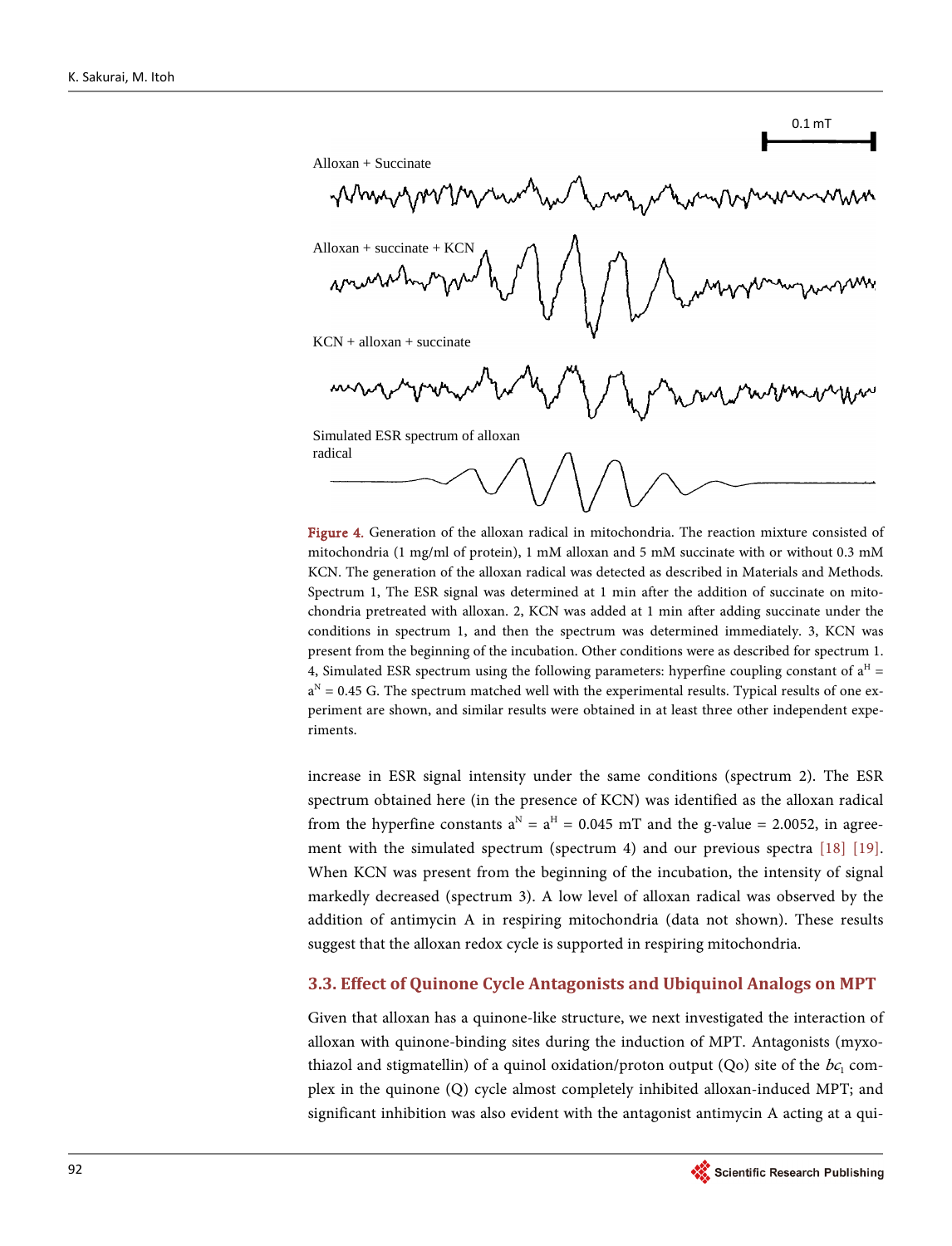none reduction/proton input (Qi) site of the  $bc_1$  complex [\(Table 1\)](#page-6-0). It has been proposed that quinone analogs modulate the  $Ca<sup>2+</sup>$ -dependent MPT pore through a common binding site [\[12\]](#page-9-5) [\[13\].](#page-9-6) Ubiquinone 0 and decylubiquinone significantly inhibited alloxan-induced MPT [\(Table 1\)](#page-6-0). In the absence of alloxan, none of the inhibitors and analogs used in this study had an effect on the permeability of mitochondria and the absorbance at 540 nm in the same range of concentrations effective in inhibiting alloxan-induced MPT (data not shown). These results suggest that alloxan might induce MPT via interaction with the quinone-binding site.

#### **3.4. Effect of Antioxidants on MPT**

Because the alloxan radical reduces molecular oxygen to the superoxide anion radical (O2•<sup>−</sup> ), we investigated the involvement of ROS in the MPT induced by alloxan. As shown in [Table 2,](#page-6-1) the antioxidant trolox, the hydroxyl radical scavengers thiourea and DMSO, and the antioxidant enzymes SOD or catalase did not inhibit the MPT. Furthermore, no decrease in intensity of the ESR signal was observed when any antioxidants were added to the alloxan radical-generation system of alloxan with GSH (data not shown). These results suggest the possibility that alloxan radical generated was directly involved in MPT induction, rather than ROS.

| Additions          | Concentration | Inhibition $(\%)$ |
|--------------------|---------------|-------------------|
| Qo site antagonist |               |                   |
| Myxothiazol        | $(25 \mu M)$  | $87.1 \pm 1.2$    |
| Stigmatellin       | $(10 \mu M)$  | $90.6 \pm 0.3$    |
| Qi site antagonist |               |                   |
| Antimycin A        | $(0.1 \mu M)$ | $65.3 \pm 4.4$    |
| Ubiquinone 0       | $(25 \mu M)$  | $98.3 \pm 0.4$    |
| Decylubiquinone    | (50 μM)       | $33.5 \pm 2.1$    |

<span id="page-6-0"></span>Table 1. Effects of antagonists of the quinone cycle and ubiquinone analogs on alloxan-induced MPT.

Experimental conditions were as described in [Figure 2,](#page-4-0) except that antagonists of the Q cycle and ubiquinone analogs were present from the beginning of the incubation. Each value represents the mean  $\pm$  S.E. of triplicate experiments.

| <b>Table 2.</b> Effect of antioxidants on alloxan-induced MPT. |  |
|----------------------------------------------------------------|--|
|----------------------------------------------------------------|--|

<span id="page-6-1"></span>

| Additions      | Concentrations   | $\Delta A_{540}/15$ min | Inhibition (%) |
|----------------|------------------|-------------------------|----------------|
| None (control) |                  | $0.880 \pm 0.006$       |                |
| Trolox         | $0.5 \text{ mM}$ | $0.770 \pm 0.040$       | $12.5 \pm 4.5$ |
| Thiourea       | $5 \text{ mM}$   | $0.906 \pm 0.015$       | $-3.0 \pm 1.5$ |
| <b>DMSO</b>    | $25 \text{ mM}$  | $0.922 \pm 0.024$       | $-4.8 \pm 1.8$ |
| SOD            | $1000$ U/mL      | $0.890 \pm 0.030$       | $-1.1 \pm 3.4$ |
| Catalase       | $2000$ U/mL      | $0.890 \pm 0.040$       | $-1.1 \pm 4.5$ |

Experimental conditions were as described in [Figure 2,](#page-4-0) except that antioxidants were present from the beginning of the incubation. Each value represents the mean  $\pm$  S.E. of triplicate experiments.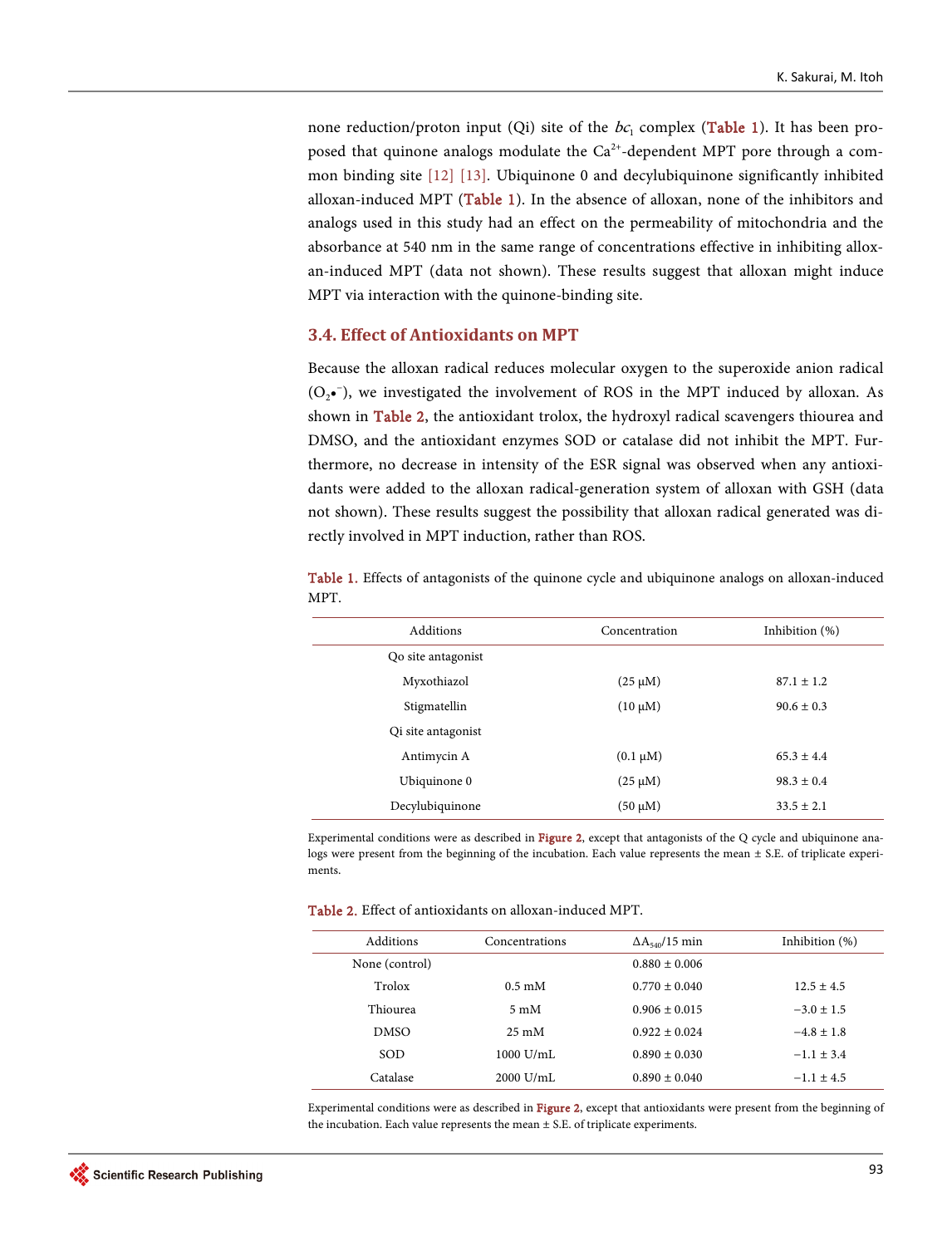## **4. Discussion**

The rate and extent of MPT is dependent on mitochondrial ATP content [\[9\].](#page-9-2) The present work was carried out to test whether mitochondrial respiration participates in alloxan-induced MPT. We demonstrated that the rate and extent of MPT increases with increasing incubation temperature in that alloxan-induced MPT was initiated above 25<sup> $\degree$ </sup>C and reached the maximum rate at  $\sim$ 37 $\degree$ C. In the presence of alloxan, the rate of mitochondrial respiration increased significantly after addition of succinate (compared to that in the absence of alloxan), which was almost completely inhibited by KCN. Furthermore, the addition of malate/glutamate as well as succinate triggered alloxan-induced MPT, and that was inhibited by the inhibitors of complex III center o, myxothiazol and stigmatellin, and inhibitor of complex III center I, antimycin A. We demonstrated the complex IV inhibitor KCN inhibited alloxan-induced MPT triggered by succinate [\[9\].](#page-9-2) These results suggest that the interaction between alloxan and the mitochondrial electron transfer system is involved in the induction of MPT.

When alloxan was added after succinate, only a low level of alloxan radical was observed. It's probably difficult that alloxan enters the intermembrane space in energized mitochondria, since alloxan has pK 6.63. Under the same condition, the subsequent addition of KCN did not increase the signal intensity of the alloxan radical. The addition of KCN to respiring mitochondria containing alloxan enabled us to detect the alloxan radical by ESR spectroscopy. The addition of KCN to mitochondria should elicit the reduced state of electron transfer system. Sugioka et al. demonstrated that the ubisemiquinone (a one-electron reduced form of coenzyme Q) could be generated in a succinate/fumarate coupled-KCN-submitochondrial system in the presence of molecular oxygen [\[24\].](#page-10-6) These results suggest that alloxan is reduced to the alloxan radical in energized mitochondria and that the alloxan redox cycle may participate in the induction of MPT. Despite the fact that respiration was almost completely inhibited by the addition of KCN, little effect of KCN on oxygen consumption was observed when alloxan was added after succinate. These results can be explained by assuming the reaction of alloxan and reduced substance such as sulfhydryl group in protein rather than the mitochondrial electron transport system [\[18\]](#page-10-0) [\[19\].](#page-10-1) 

The present study demonstrated that quinone analogs remarkably prevented MPT induced by alloxan which has a quinone-like structure. The ability of ubiquinone analogs to inhibit alloxan-induced MPT is probably associated with their capacity to bind a quinone-specific site. Fontaine et al.  $[12]$  demonstrated that quinones including ubiquinone analogs can elicit MPT, and suggested that a ubiquinone-binding site is directly involved in the regulation of the mitochondrial permeability transition pore. Ubiquinone is considered to act as a mobile electron carrier between complexes I, II and III in the mitochondrial electron transfer system, and Walter  $et$  al.  $[13]$  proposed that there are two specific sites with which quinone analogs could combine in this system. These exogenously added analogs can act as electron acceptor substrates for Complexes I and III [\[25\].](#page-10-7) Given that succinate-triggered MPT by alloxan is strongly inhibited by ubiquinone analogs as well as the fact that the rate and extent of MPT triggered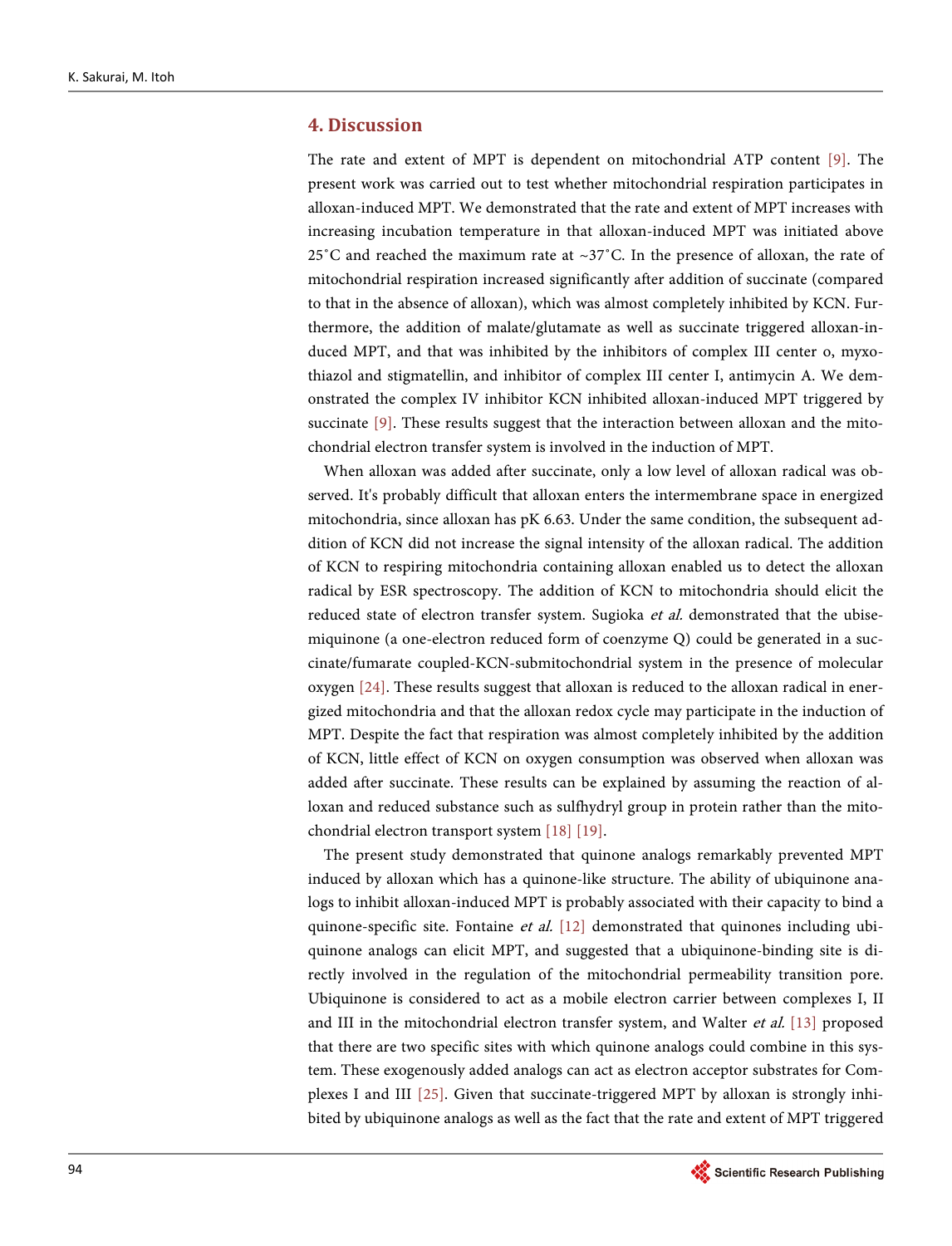by the addition of malate/glutamate or succinate/rotenone are similar, ubiquinone analogs may impart their inhibitory effect via binding to a quinone-specific site in Complex III, another site of ubiquinone binding site in complex I. From these findings, we speculated that alloxan bind to the affinity site for quinone in the electron transfer system.

It has been reported that MPT can be also induced by oxidative stress including thiol oxidation [\[9\]](#page-9-2) [\[21\]](#page-10-3) and the production of ROS in mitochondria may reduce the threshold of MPT by  $Ca^{2+}$  [\[26\].](#page-10-8) ROS can induce the MPT by targeting specific thiol residues of certain MPT components [\[27\].](#page-10-9) Mitochondria may be a significant source of ROS given that ~90% of the oxygen consumed by the cell is taken up by mitochondria and that dysfunction in the electron transfer system markedly enhances ROS production [\[28\]](#page-10-10) [\[29\].](#page-10-11) In the present study, the MPT and oxygen consumption triggered by the addition of succinate in the presence of alloxan was strongly inhibited by the inhibitors of mitochondrial respiration such as  $KCN$ ,  $NaN<sub>3</sub>$ , antimycin A and thenoyltrifluoroacetone. However, alloxan-induced MPT is not significantly prevented by exogenous SOD, catalase, or the classical •OH scavengers thiourea and DMSO. From these findings, we deduced that a leak of electron from mitochondrial electron transfer system caused the reduction of alloxan to alloxan radical, and that  $O_2 \cdot$ ,  $H_2O_2$  and  $\cdot$ OH might not be responsible for the MPT.

## **5. Conclusion**

In conclusion, the induction of MPT by alloxan appears to be dependent on mitochondrial respiration. It has been proposed that several mitochondrial disorders are associated with the onset of several diseases. Since the diabetogenic agent alloxan should interact with the quinone-binding site in Complex III, we presume that mitochondrial dysfunction may constitute one of the causal factors involved in pancreatic β-cell death. The results present here may be helpful in designing of new strategies to encourage further research efforts to aid in the development of therapeutic concept in diabetes mellitus.

#### **References**

- <span id="page-8-0"></span>[1] Tsujimoto, Y. and Shimizu, S. (2007) Role of the Mitochondrial Membrane Permeability Transition in Cell Death. Apoptosis, 12, 835-840. <http://dx.doi.org/10.1007/s10495-006-0525-7>
- [2] Green, D.R. and Reed, J.C. (1998) Mitochondria and Apoptosis. Science, 281, 1309-1312. <http://dx.doi.org/10.1126/science.281.5381.1309>
- <span id="page-8-1"></span>[3] Di Lisa, F., Carpi, A., Giorgio, V. and Bernardi, P. (2011) The Mitochondrial Permeability Transition Pore and Cyclophilin D in Cardioprotection. Biochimica et Biophysica Acta, 1813, 1316-1322. <http://dx.doi.org/10.1016/j.bbamcr.2011.01.031>
- <span id="page-8-2"></span>[4] Ichimura, T., Ito, M., Takahashi, K., Oyama, K. and Sakurai, K. (2011) Involvement of Mitochondrial Swelling in Cytochrome <sup>c</sup> Release from Mitochondria Treated with Calcium and Alloxan. Journal of Biophysical Chemistry, 2, 10-18. <http://dx.doi.org/10.4236/jbpc.2011.21002>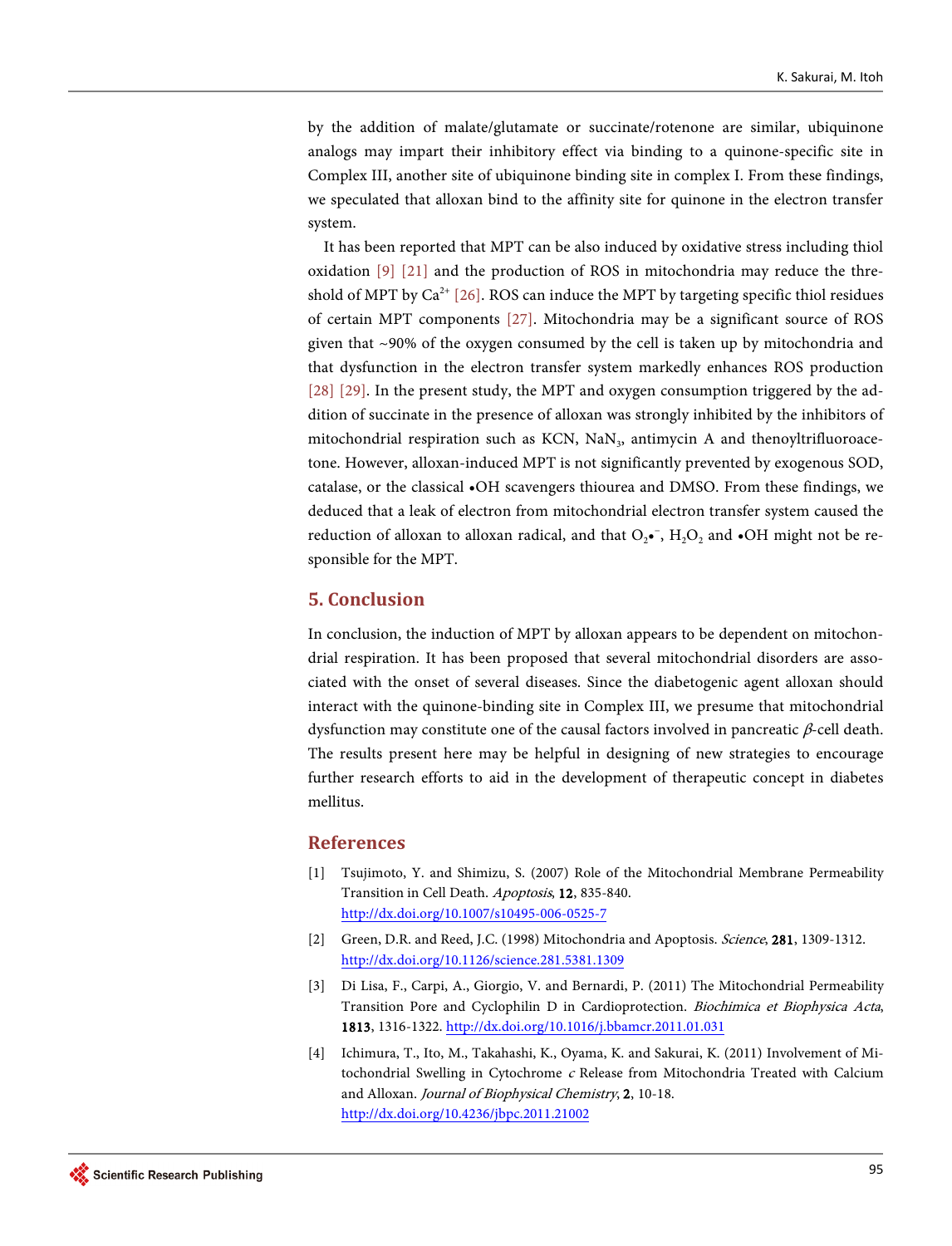- [5] Ruiz, L.M., Jensen, E.L., Bustos, R.I., Argüelloa, G., Gutierrez-Garcia, R., González, M., Hernández, C., Paredes, R., Simon, F., Riedel, C., Ferrick, D. and Elorza, A.A. (2014) Adaptive Responses of Mitochondria to Mild Copper Deprivation Involve Changes in Morphology, OXPHOS Remodeling and Bioenergetics. Journal of Cellular Physiology, 229, 607-619. <http://dx.doi.org/10.1002/jcp.24484>
- [6] Bernardi, P. (1999) Mitochondrial Transport of Cations: Channels, Exchangers, and Permeability Transition. Physiological Reviews, 79, 1127-1155.
- <span id="page-9-0"></span>[7] Penzo, D., Tagliapietra, C., Colonna, R., Petronilli, V. and Bernardi, P. (2002) Effects of Fatty Acids on Mitochondria: Implications for Cell Death. Biochimica et Biophysica Acta, 1555, 160-165[. http://dx.doi.org/10.1016/S0005-2728\(02\)00272-4](http://dx.doi.org/10.1016/S0005-2728(02)00272-4)
- <span id="page-9-1"></span>[8] Sakurai, K., Katoh, M., Someno, K. and Fujimoto, Y. (2001) Apoptosis and Mitochondrial Damage in INS-1 Cells Treated with Alloxan. Biological and Pharmaceutical Bulletin, 24, 876-882. <http://dx.doi.org/10.1248/bpb.24.876>
- <span id="page-9-2"></span>[9] Sakurai, K., Katoh, M. and Fujimoto, Y. (2001) Alloxan-Induced Mitochondrial Permeability Transition Triggered by Calcium, Thiol Oxidation, and Matrix ATP. The Journal of Biological Chemistry, 276, 26942-26946[. http://dx.doi.org/10.1074/jbc.M102029200](http://dx.doi.org/10.1074/jbc.M102029200)
- <span id="page-9-3"></span>[10] Constantinescu, A.A., Abbas, M., Kassem, M., Gleizes, C., Kreutter, G., Schini-Kerth, V., Mitrea, I.L., Toti, F. and Kessler, L. (2016) Differential Influence of Tacrolimus and Sirolimus on Mitochondrial-Dependent Signaling for Apoptosis in Pancreatic Cells. Molecular and Cellular Biochemistry, 418, 91-102[. http://dx.doi.org/10.1007/s11010-016-2736-8](http://dx.doi.org/10.1007/s11010-016-2736-8)
- <span id="page-9-4"></span>[11] Pastorino, J.G., Chen, S.T., Tafani, M., Snyder, J.W. and Farber J.L. (1998) The Overexpression of Bax Produces Cell Death upon Induction of the Mitochondrial Permeability Transition. The Journal of Biological Chemistry, 273, 7770-7775. <http://dx.doi.org/10.1074/jbc.273.13.7770>
- <span id="page-9-5"></span>[12] Fontaine, E., Ichas, F. and Bernardi, P. (1998) A Ubiquinone-Binding Site Regulates the Mitochondrial Permeability Transition Pore. The Journal of Biological Chemistry, 273, 25734-25740.<http://dx.doi.org/10.1074/jbc.273.40.25734>
- <span id="page-9-6"></span>[13] Walter, L., Nogueira, V., Leverve, X., Heitz, M.P., Bernardi, P. and Fontaine, E. (2000) Three Classes of Ubiquinone Analogs Regulate the Mitochondrial Permeability Transition Pore through a Common Site. The Journal of Biological Chemistry,275, 29521-29527. <http://dx.doi.org/10.1074/jbc.M004128200>
- <span id="page-9-7"></span>[14] Scullion, S.M., Hahn, C., Tyka, K., Flatt, P.R., McClenaghan, N.H., Lenzen, S. and Gurgul-Convey, E. (2016) Improved Antioxidative Defence Protects Insulin-Producing Cells against Homocysteine Toxicity. Chemico-Biological Interactions, 256, 37-46. <http://dx.doi.org/10.1016/j.cbi.2016.06.019>
- [15] Malaisse, W.J., Malaisse-Lagae, F., Sener, A. and Pipeleers, D.S. (1982) Determinants of the Selective Toxicity of Alloxan to the Pancreatic B Cell. Proceedings of the National Academy Sciences of the United States of America, 79, 927-930. <http://dx.doi.org/10.1073/pnas.79.3.927>
- <span id="page-9-8"></span>[16] Jörns, A., Tiedge, M., Lenzen, S. and Munday, R. (1999) Effect of Superoxide Dismutase, Catalase, Chelating Agents, and Free Radical Scavengers on the Toxicity of Alloxan to Isolated Pancreatic Islets in Vitro. Free Radical Biology and Medicine, 36, 1300-1304. [http://dx.doi.org/10.1016/S0891-5849\(98\)00325-6](http://dx.doi.org/10.1016/S0891-5849(98)00325-6)
- <span id="page-9-9"></span>[17] Treulen, F., Uribe, P., Boguen, R. and Villegas, J.V. (2015) Mitochondrial Permeability Transition Increases Reactive Oxygen Species Production and Induces DNA Fragmentation in Human Spermatozoa. Human Reproduction, 30, 767-776. <http://dx.doi.org/10.1093/humrep/dev015>

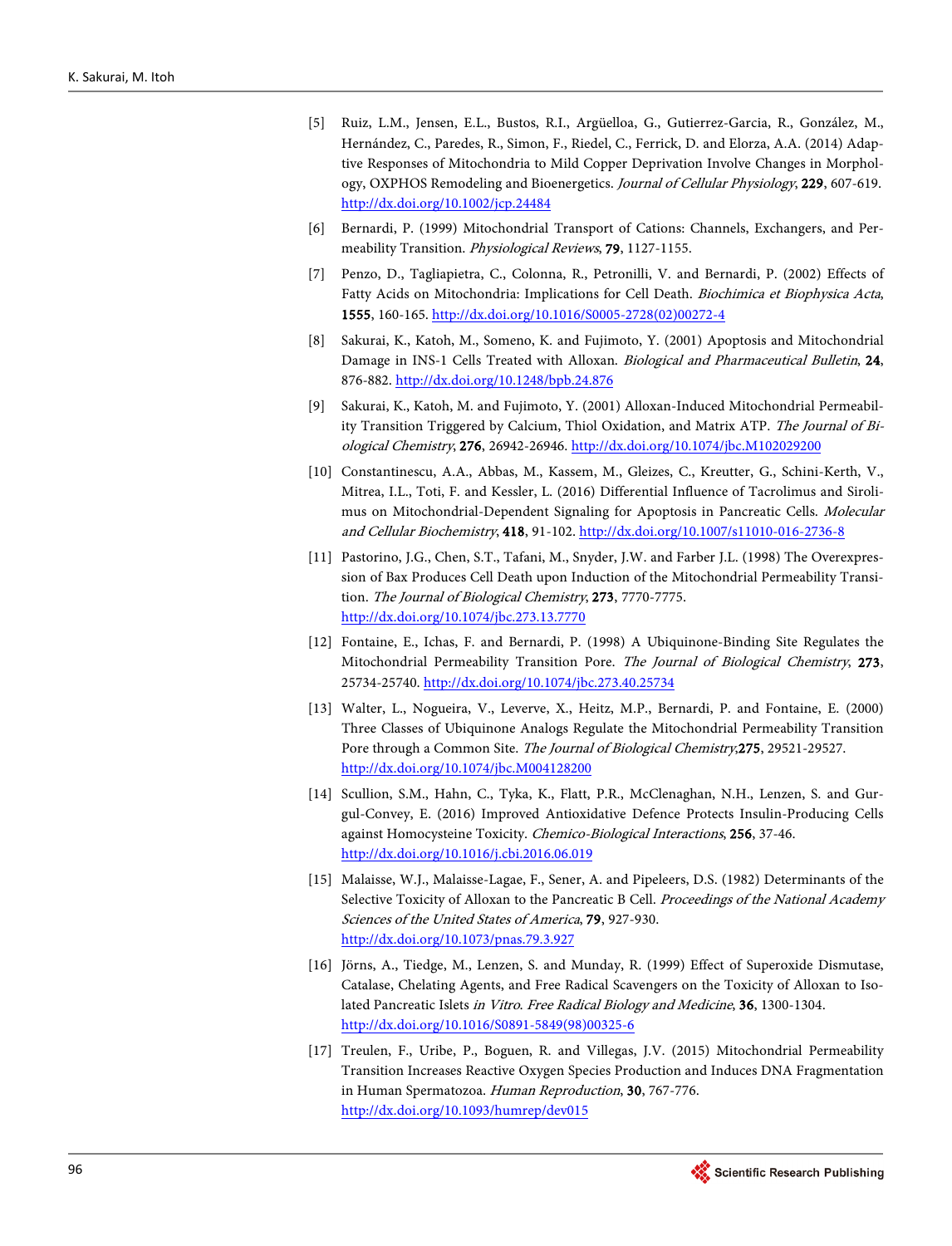- <span id="page-10-0"></span>[18] Katoh, M., Sakurai, K. and Fujimoto, Y. (2002) Alloxan Radical-Induced Generation of Reactive Oxygen Species in the Reaction System of Alloxan with Ascorbate. Yakugaku Zasshi, 122, 831-839[. http://dx.doi.org/10.1248/yakushi.122.831](http://dx.doi.org/10.1248/yakushi.122.831)
- <span id="page-10-1"></span>[19] Sakurai, K., Nabeyama, A. and Fujimoto, Y. (2006) Ascorbate-Mediated Iron Release from Ferritin in the Presence of Alloxan. BioMetals, 19, 323-333. <http://dx.doi.org/10.1007/s10534-005-1300-x>
- <span id="page-10-2"></span>[20] Kushnareva, Y.E. and Sokolove, P.M. (2000) Prooxidants Open Both the Mitochondrial Permeability Transition Pore and a Low-Conductance Channel in the Inner Mitochondrial Membrane. Archives of Biochemistry and Biophysics, 376, 377-388. <http://dx.doi.org/10.1006/abbi.2000.1730>
- <span id="page-10-3"></span>[21] Halestrap, A.P., Pereira, G.C. and Pasdois, P. (2015) The Role of Hexokinase in Cardioprotection-Mechanism and Potential for Translation. British Journal of Pharmacology, 172, 2085-2100[. http://dx.doi.org/10.1111/bph.12899](http://dx.doi.org/10.1111/bph.12899)
- <span id="page-10-4"></span>[22] Sakurai, K., Stoyanovsky, D.A., Fujimoto, Y. and Cederbaum A.I. (2000) Mitochondrial Permeability Transition Induced by 1-Hydroxyethyl Radical. Free Radical Biology and Medicine, 28, 273-280. [http://dx.doi.org/10.1016/S0891-5849\(99\)00236-1](http://dx.doi.org/10.1016/S0891-5849(99)00236-1)
- <span id="page-10-5"></span>[23] Chance, B. and Williams, G.R. (1955) A Simple and Rapid Assay of Oxidative Phosphorylation. Nature, 175, 1120-1121. <http://dx.doi.org/10.1038/1751120a0>
- <span id="page-10-6"></span>[24] Sugioka, K., Nakano, M., Totsune-Nakano, H., Minakami, H., Tero-Kubota, S. and Ikegami, Y. (1988) Mechanism of O<sub>2</sub> Generation in Reduction and Oxidation Cycle of Ubiquinones in a Model of Mitochondrial Electron Transport Systems. Biochimica et Biophysica Acta, 936, 377-385. [http://dx.doi.org/10.1016/0005-2728\(88\)90014-X](http://dx.doi.org/10.1016/0005-2728(88)90014-X)
- <span id="page-10-7"></span>[25] Bianchet, M.A., Faig, M. and Amzel, L.M. (2004) Structure and Mechanism of NAD[P]H: Quinone Acceptor Oxidoreductases (NQO). Methods in Enzymology, 382, 144-174. [http://dx.doi.org/10.1016/S0076-6879\(04\)82009-3](http://dx.doi.org/10.1016/S0076-6879(04)82009-3)
- <span id="page-10-8"></span>[26] Li, J., Ma, X., Yu, W., Lou, Z., Mu, D., Wang, Y., Shen, B. and Qi, S. (2012) Reperfusion Promotes Mitochondrial Dysfunction Following Focal Cerebral Ischemia in Rats. PLoS ONE, 7, e46498[. http://dx.doi.org/10.1371/journal.pone.0046498](http://dx.doi.org/10.1371/journal.pone.0046498)
- <span id="page-10-9"></span>[27] Costantini, P., Belzacq, A.S., Vieira, H.L., Larochette, N., dePablo, M.A., Zamzami, N., Susin, S.A., Brenner, C. and Kroemer, G. (2000) Oxidation of a Critical Thiol Residue of the Adenine Nucleotide Translocator Enforces Bcl-2-Independent Permeability Transition Pore Opening and Apoptosis. Oncogene, 19, 307-314. <http://dx.doi.org/10.1038/sj.onc.1203299>
- <span id="page-10-10"></span>[28] Colell, A., García-Ruiz, C., Mari, M. and Fernández-Checa, J.C. (2004) Mitochondrial Permeability Transition Induced by Reactive Oxygen Species Is Independent of Cholesterol-Regulated Membrane Fluidity. FEBS Letters, 560, 63-68. [http://dx.doi.org/10.1016/S0014-5793\(04\)00071-7](http://dx.doi.org/10.1016/S0014-5793(04)00071-7)
- <span id="page-10-11"></span>[29] Lass, A., Agarwal, S. and Sohal, R.S. (1997) Mitochondrial Ubiquinone Homologues, Superoxide Radical Generation, and Longevity in Different Mammalian Species. The Journal of Biological Chemistry, 272, 19199-19204.<http://dx.doi.org/10.1074/jbc.272.31.19199>